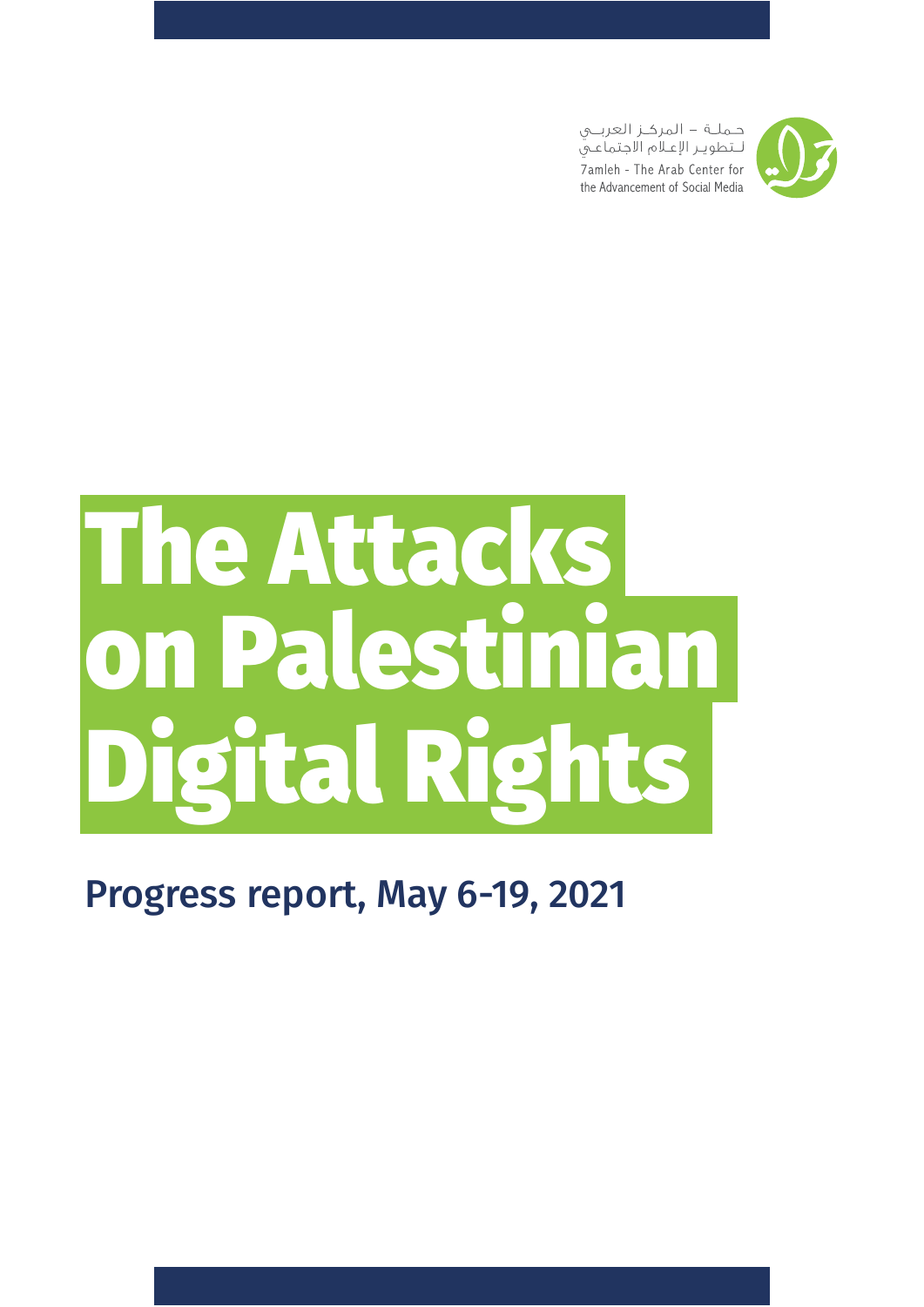Over the past two weeks, 7amleh - The Arab Center for the Advancement of Social Media has worked to document and respond to the digital rights violations occurring during the 2021 Israeli attacks on Gaza, Palestinians in mixed cities in Israel and forcible displacement of Palestinians in East Jerusalem as a part of ongoing ethnic cleansing of Palestinians. There has been a dramatic increase of censorship of Palestinian political speech online, coupled with increasing examples of hate speech and incitement against Palestinians including organizing of violent Israeli lynch mobs online. This pattern of censoring Palestinian and Arabic political speech, while allowing hate speech directed towards Palestinians and Arabs to remain online, is exasterbating the human rights violations already occuring on the ground and is preventing people from exercising their fundamental rights and documenting violations.

### *Palestinians are using social media at high rates to protect and defend their human rights*

Since the beginning of May Palestinian groups have been demonstrating against the Israeli Supreme Court's decision to forcibly displace Palestinians in the East Jerusalem neighbourhood of Sheikh Jarrah, in favor of Israeli settler organizations and companies. Through social media, the families of Sheikh Jarrah and human rights groups gained attention from Palestinians in Israel, the occupied Palestinian territory and international supporters who mobilised to protest against this decision. When peaceful protests were met with **[Israeli police brutality](https://www.haaretz.com/israel-news/how-palestinians-put-aside-their-fear-and-rallied-behind-sheikh-jarrah-1.9777730)** and extremist Israeli settler groups started [organizing lynch mobs](https://www.972mag.com/palestinian-protests-unity-jerusalem/) on [Whatsapp and Telegram](https://www.middleeastmonitor.com/20210507-israel-soldiers-settlers-attack-palestinians-resisting-forceful-eviction-in-sheikh-jarrah/), leading to the killing of two Palestinian Citizen of Israel, injuries and [arrests of hundreds](https://www.jta.org/2021/05/12/israel/were-watching-a-lynching-jewish-crowd-in-israel-beats-arab-man-as-country-erupts-in-unrest), Palestinians took to Facebook, Instagram, Twitter and TikTok to **[document](https://www.aljazeera.com/news/2021/5/1/what-is-happening-in-occupied-east-jerusalems-sheikh-jarrah)** and denounce the **[human rights violations](https://twitter.com/theIMEU/status/1393609251105525760)**, reporting and sharing cases of censorship, publishing statements, petitions, letters, social media videos, infographics and other forms of digital activism.

### *Mass takedowns are being carried out by social media companies*

Starting on May 6 social media companies started removing Palestnian content from platforms, often without clear reasons or violations. Many of these cases are likely related to the Israeli Ministry of Justice's Cyber Unit, which has been reporting thousands of cases to social media companies without legal proceedings and without the knowledge of citizens or those living under Israeli occupation in past years. On May 13th the Israeli Minister of Justice and Israeli Minister of Defense,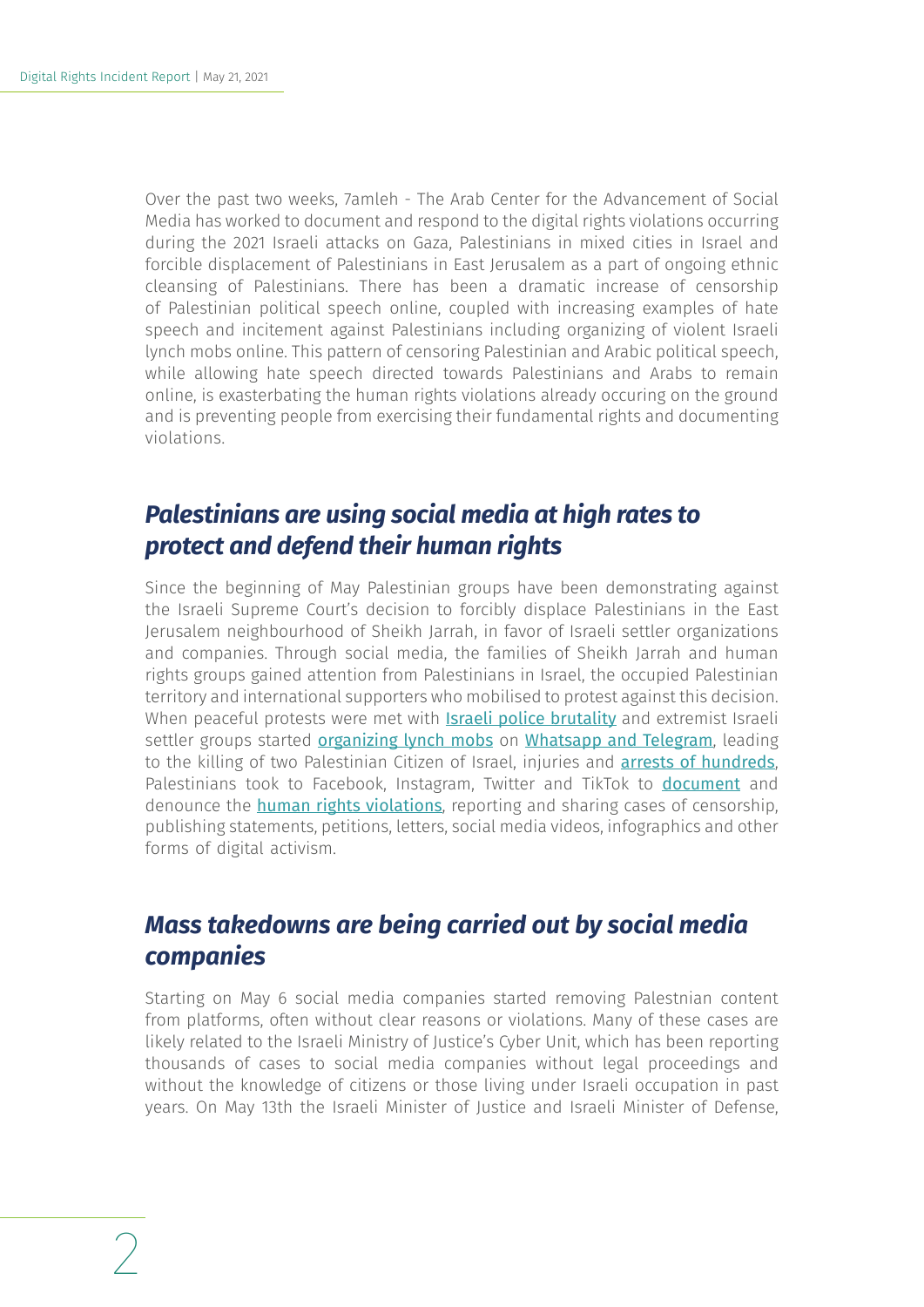Benny Gantz, met with social media companies on and called for companies to remove Palestinian content which "incites to violence or spreads disinformation" and emphasized the importance of responding quickly to appeals from the governmental cyber bureau and proactively removing content, further intensifying the censorship. This unauthorized and unchecked power wielded by the Israeli state, allows it to govern online speech and censor people who do not align with the political views of the state. At the same time, despite repeated documentation of hate speech and incitement to violence against Palestinians by extremist Israelis online, these groups continue to be spreading disinformation and organizing violent attacks online.

Although some platforms have made public statements about the censorship of Palestinian political speech, their claims have only focused on "technical issues" which is not sufficient explanation for the pronounced rate and type of censorship that digital rights advocates have documented. In addition, no company has made any statement regarding the need to address the issue of incitement to violence against Palesitnians on their platforms. Palestinians have been subjected to the following digital rights violations in the last weeks:

### *Summary of Content Censorship and Account Suspensions*

7amleh has documented 500 cases of digital rights violations of Palestinians between May 6 and May 19, 2021 through a form disseminated through its social media channels and with the support of partners, allies and the public. These cases include several types of violations such as content takedown, closing accounts, hiding hashtags, as well as reducing the reachability to specific content, deleting of archived content, and restricting access and removing accounts. The reported cases include various social media platforms, with 250 of the 500 on Instagram (50%), 179 on Facebook (35%), 55 on Twitter (11%), 1% of the reported cases were on TikTok. Despite the fact that we heard about many violations that happened on the platform 7amleh only had received and documented 4 cases on TikTok, the other 3% were cases without sufficient information from the reporters.

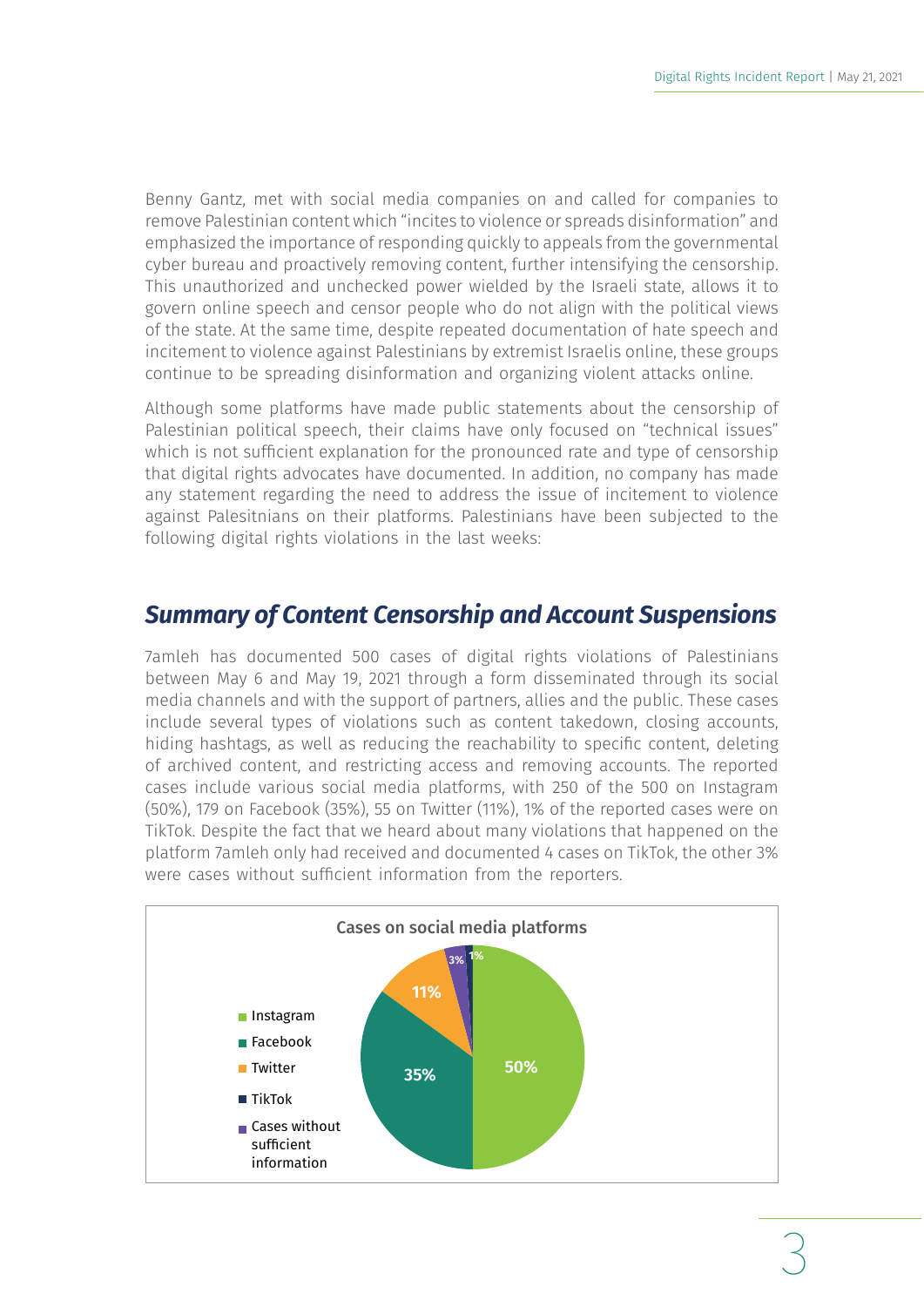### *Instagram*

7amleh received 250 reports of content violations on Instagram, the most prominent of which was removal of stories from accounts, which was more frequent in the first week of the reporting period. A total of 134 cases of deleted stories, 45% of all reported violations on Instagram. Additionally, 14% referred to restricted accounts, content deletion and account closure accounted for 11% and 12% respectively, 4% for reduced view of stories. The remaining 14% of cases reported varied between warning for accounts, removing comments, inability to open the application, and limiting ads.



Despite a [tweet by Instagram itself on May 7](http://tweet by Instagram itself on May 7), claiming a technical problem to cause the majority of violations, 7amleh continued to receive large numbers of reports of violations daily. Indeed, the number of reports received after this tweet accounts for 68% of the total reports.

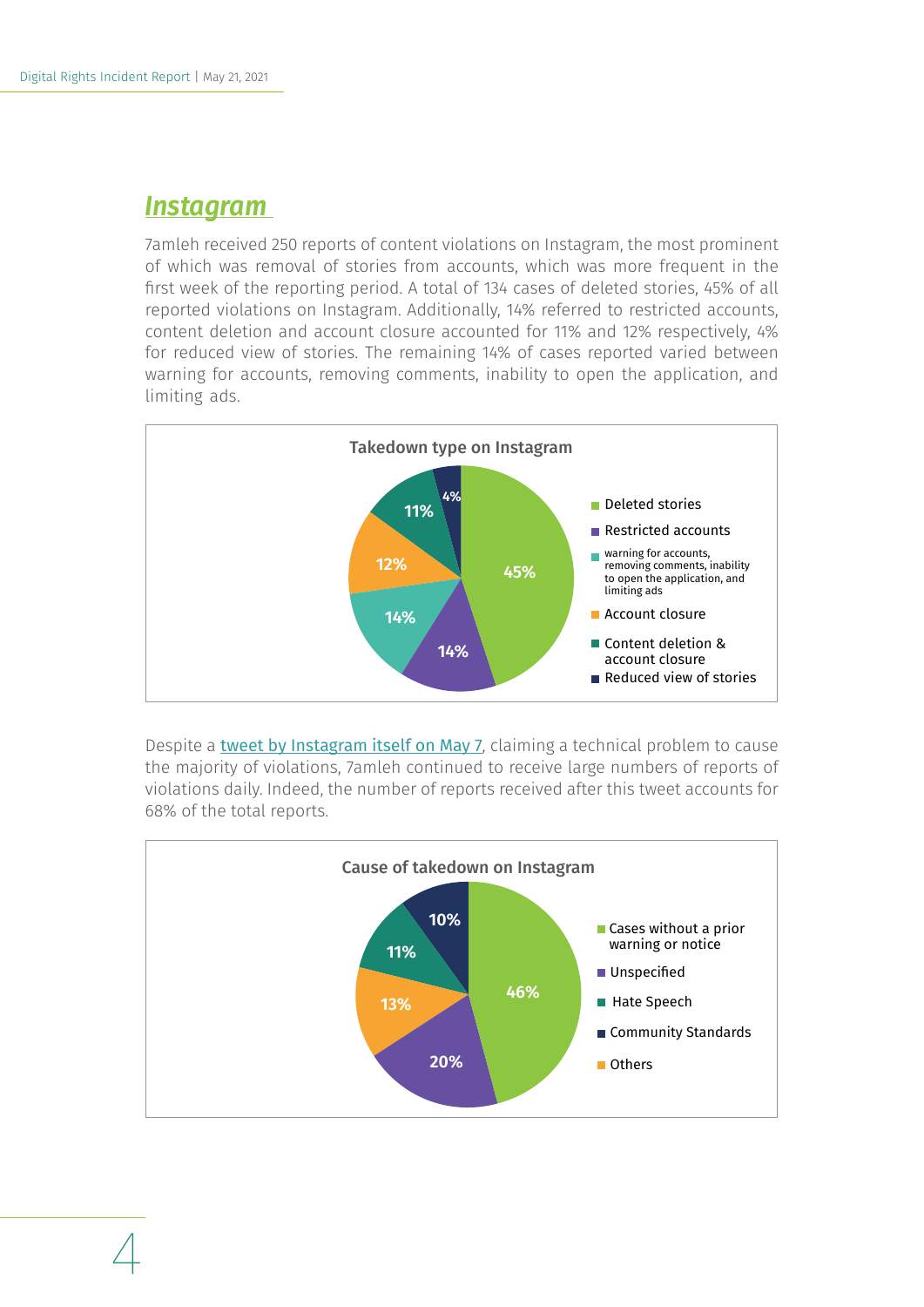5

Almost half of the incidents, 46% occurred without a prior warning or notice to users about deleting content, and 20% of the cases did not receive a specified reason with the notice of restriction of content. In 11% of the cases users were informed that the content is considered hate speech by Instagram, and in 10% that the content goes against community standards. The remaining 13% varied between Instagram terms, community standards, dangerous organizations, copyright infringement, need for identification, violence or incitement, and compromised accounts and errors.

7amleh reported to Instagram the restricting of content related to the hashtag Al-Aqsa to Instagram, the company was responsive and lifted the restriction on the hashtag.

7amleh received letters from Instagram confirming receipt of reports submitted by 7amleh. Although part of the content related to the stories was automatically restored, the company only informed 7amleh about 12 cases in which the content was restored. Instagram also confirmed that only one case violated the community standards, meaning that it will not be restored, and confirmed that there are 26 cases that need to be examined and reviewed, which they are working on. However, there are still 142 cases that instagram did not respond to, except with an automatic message confirming receipt. 7amleh confirms that it will issue an updated report to address these cases at a later time.

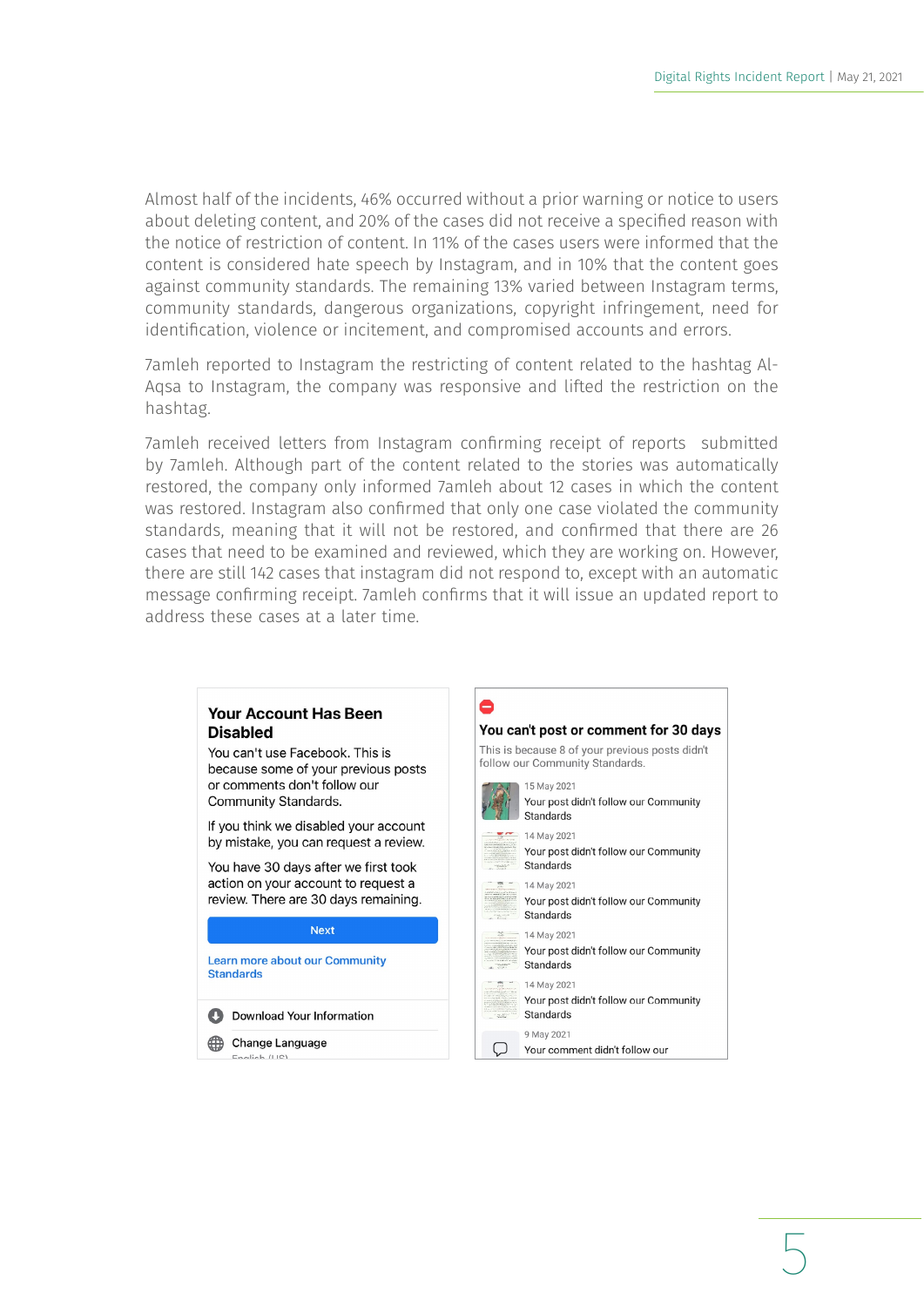### *Facebook*

7amleh documented 179 cases on Facebook. Users reported the following violations: 37% restricted accounts, 31% removal and deleting of content, 23% suspension of accounts, 9% various reasons such as deleting authentication, warnings to accounts, warnings about specific posts, restricting groups and pages, hacking attempts, reduced access, hiding hashtags, hiding share buttons on posts.



Facebook has not provided sufficient response to reports. Almost half, 47% of cases, did not receive any reason for Facebook's actions, while 27% were justified by Facebook with the violation of community standards. 10% of reported cases received a notification that the content was considered hate speech, and the remaining 15% were given different reasons such as misuse, sensitive content, need for ID, violent and dangerous organizations, age limit, unusual activity, harassment, and spam.

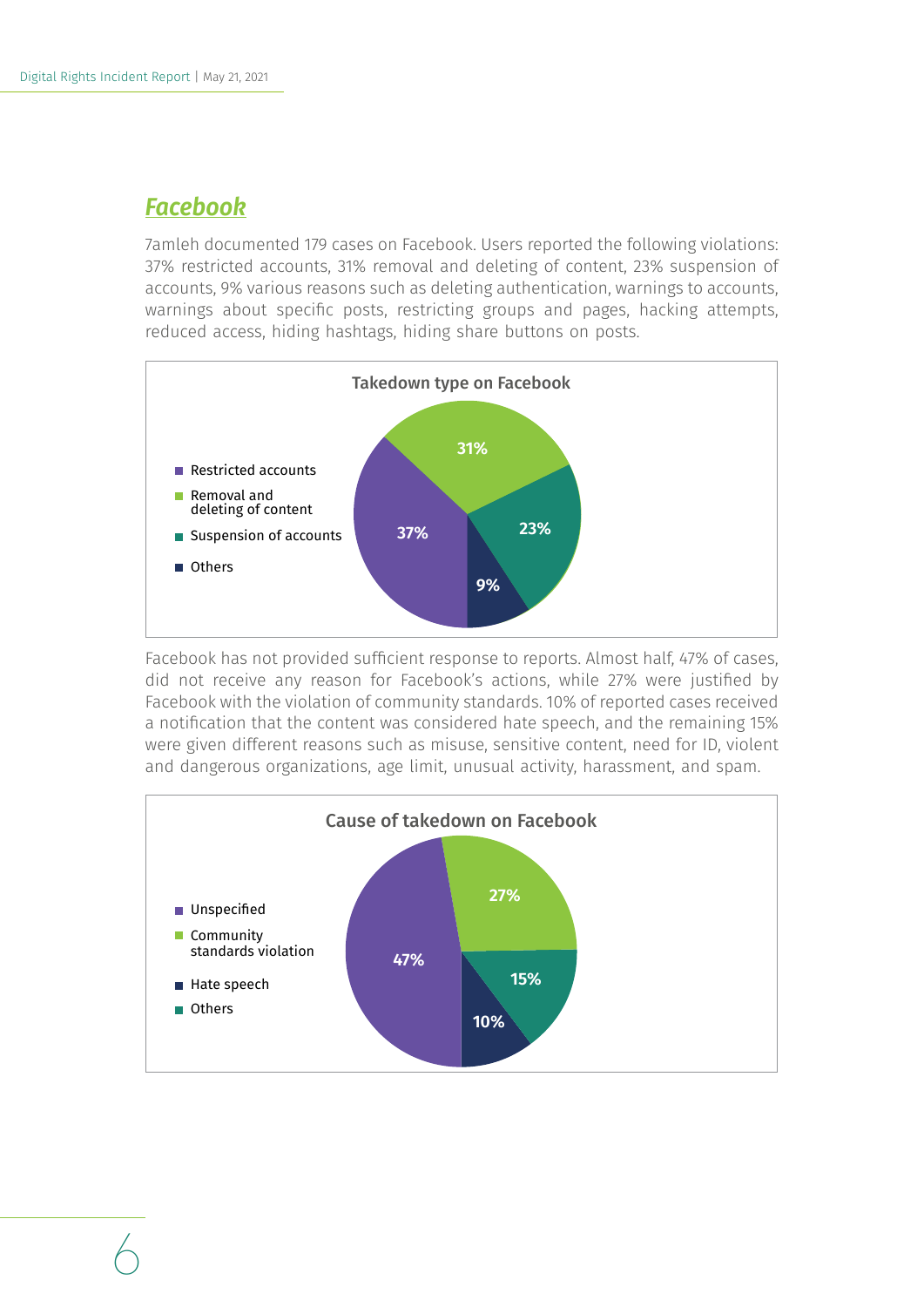7amleh also observed an increase in 'Geo-blocking' on Facebook, when social media companies determine the geographical location from where content was published. 7amleh documented a number of these cases for activists from the occupied Palestinian territory that were not been reported through it's reporting form.

Disinformation circulated on social media platforms including Facebook, who worked to address the circulation of a story about [Palestinians faking injuries and death](http://Palestinians faking injuries and death) that was circulated and a video about Palestinians supposedly staging a funeral which was identified by Reuters as misinformation.





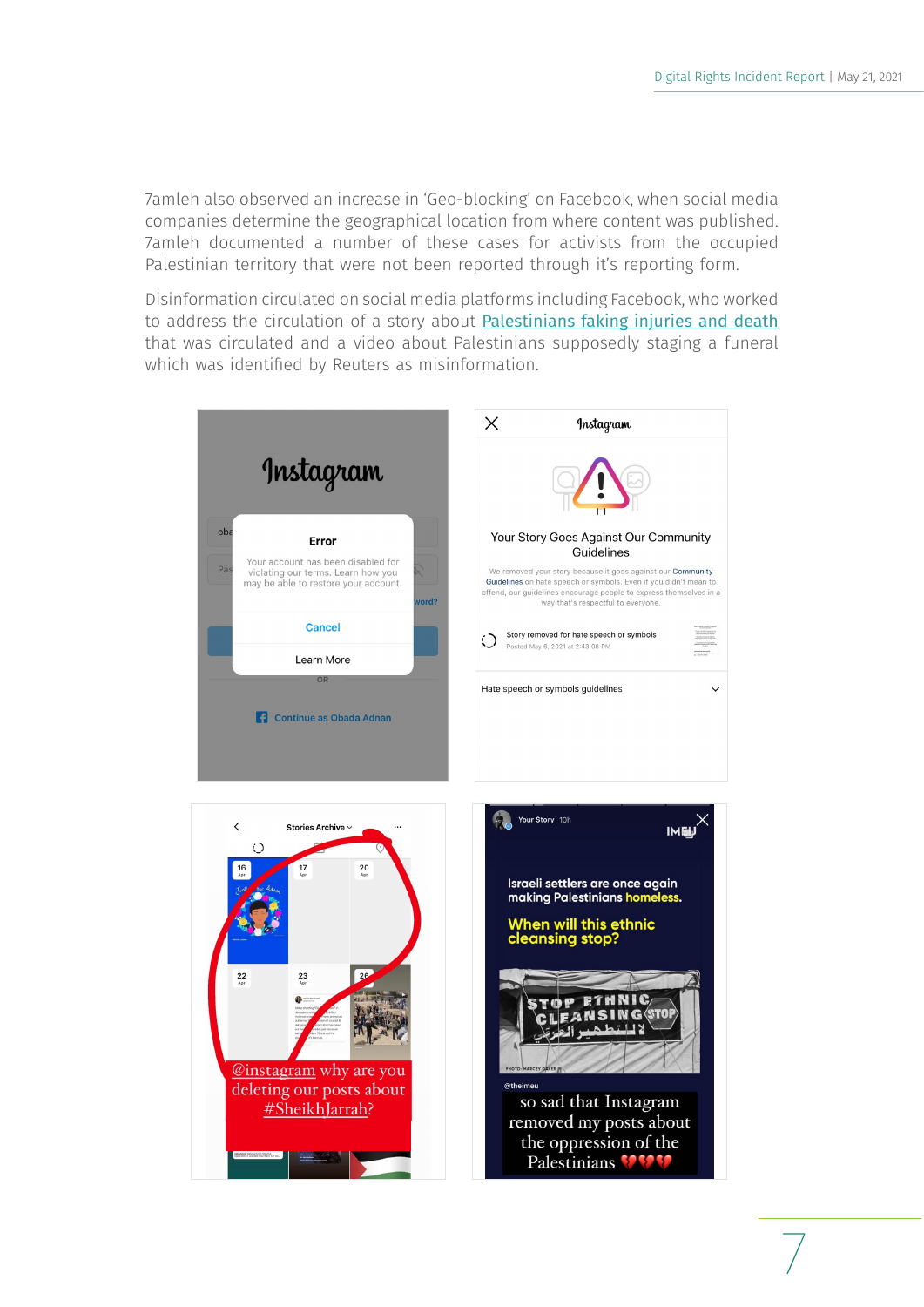### *Twitter*

7amleh documented 55 cases of violations of Palestinian content on Twitter, 91% of which were suspension of accounts, two cases of limited account features, and 5% of restricted certain account properties and failed tweets. 96% of users did not receive a reason for the action taken by Twitter. one case violated the community standards of Twitter, and in one case the detection of unusual activity led to the suspension of the account. However, Twitter was the platform most responsive to 7amleh's submission of reports on content violations. Twitter responded positively to 89% of cases submitted by 7amleh and restored access to the owners of accounts and content. The response to the remaining 5 cases is still outstanding.



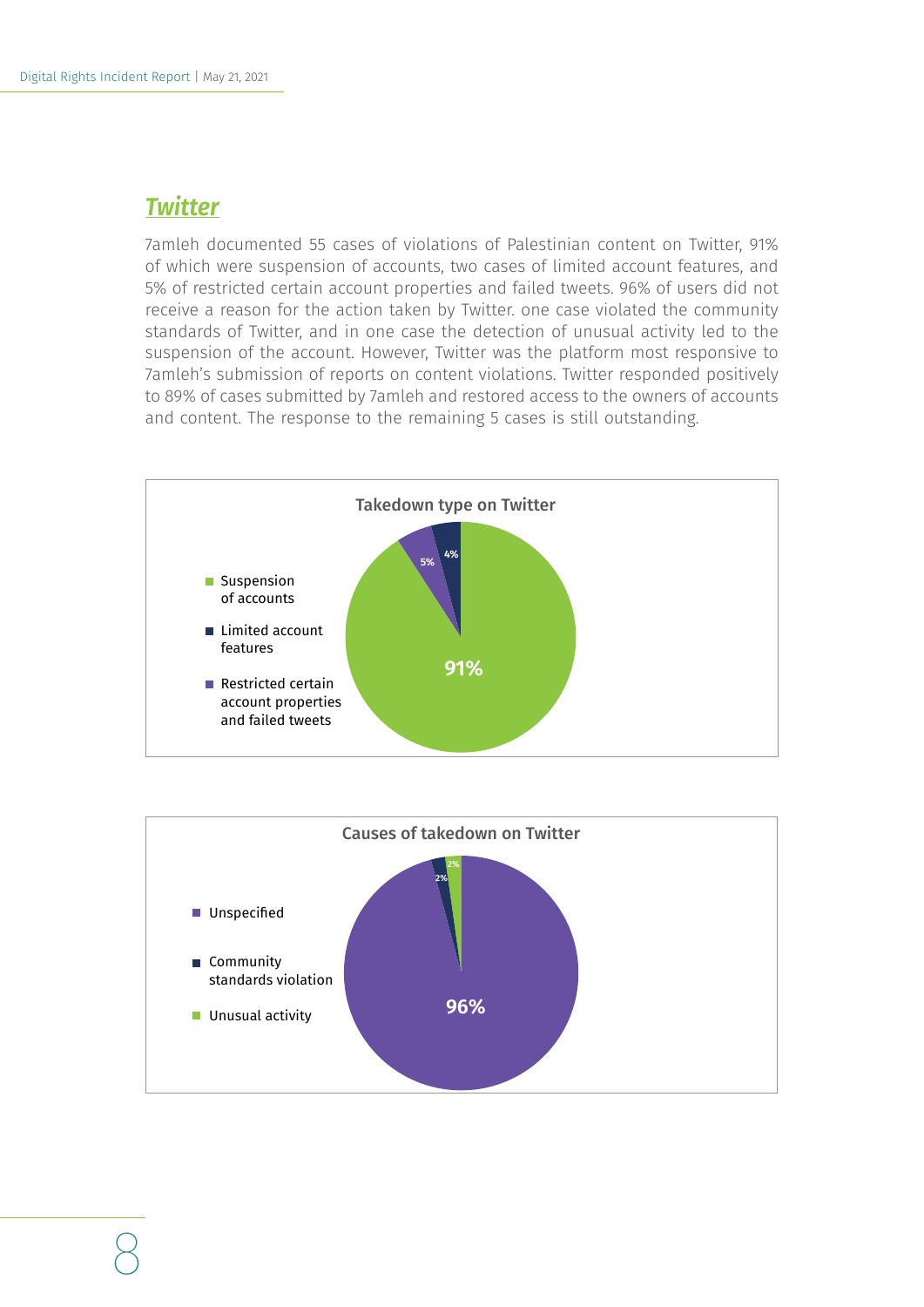7amleh observed misleading hashtags being suggested by Twitter. For example instead of #GazaUnderAttack, the suggestion came up as #GazaUnderAtackk, with an additional 'k' at the end, or #SaveSheikhJarrah, which was suggested as #SaveSheikhJarrahh. The suggestions are normally for the most commonly used and 'trending' hashtags, however these changes to the suggestions are misleading and can drastically reduce the reach of tweets.

7amleh also observed other violations where content (pictures and/ or videos) was hidden from some users, but not others, and thus decreased the visibility and reach of the content as well as created confusion and suspicion amongst users.

| hhA                                                                                                                      |                                         |                                                                                                                                   |
|--------------------------------------------------------------------------------------------------------------------------|-----------------------------------------|-----------------------------------------------------------------------------------------------------------------------------------|
|                                                                                                                          |                                         | الأرشيف The Palestinian Archive                                                                                                   |
| <b>What? No Tweets yet?</b>                                                                                              |                                         | الفلسطيني                                                                                                                         |
|                                                                                                                          | This empty timeline won't be around for | @palestinian_the                                                                                                                  |
| c <br>e<br><b>Tweet not sent</b><br>Your account<br>is<br>currently suspended. For more<br>information, please sign into |                                         | Followed by                                                                                                                       |
| Twitter.com.                                                                                                             |                                         | <b>Caution: This account is</b>                                                                                                   |
| <b>Dismiss</b>                                                                                                           | Learn more                              | temporarily restricted                                                                                                            |
|                                                                                                                          |                                         | You're seeing this warning because<br>there has been some unusual activity<br>from this account. Do you still want<br>to view it? |
|                                                                                                                          |                                         | Yes, view profile                                                                                                                 |

### *Whatsapp and Telegram:*

### *Incitement against Palestinians and Arabs on Social Media Platforms*

7amleh observed through submissions to our **[monitoring form](https://forms.gle/ZZAKWZDhE8TUmvHK9)** organized groups mobilizing for and inciting against Arabs and Palestinians through both WhatsApp and Telegram. 7amleh has documented more than 40 such cases where content included inciting speech against Arabs and Palestinians, either with the aim of killing, burning or directly assaulting them, as well as racist and hate speech. Examples of such cases include: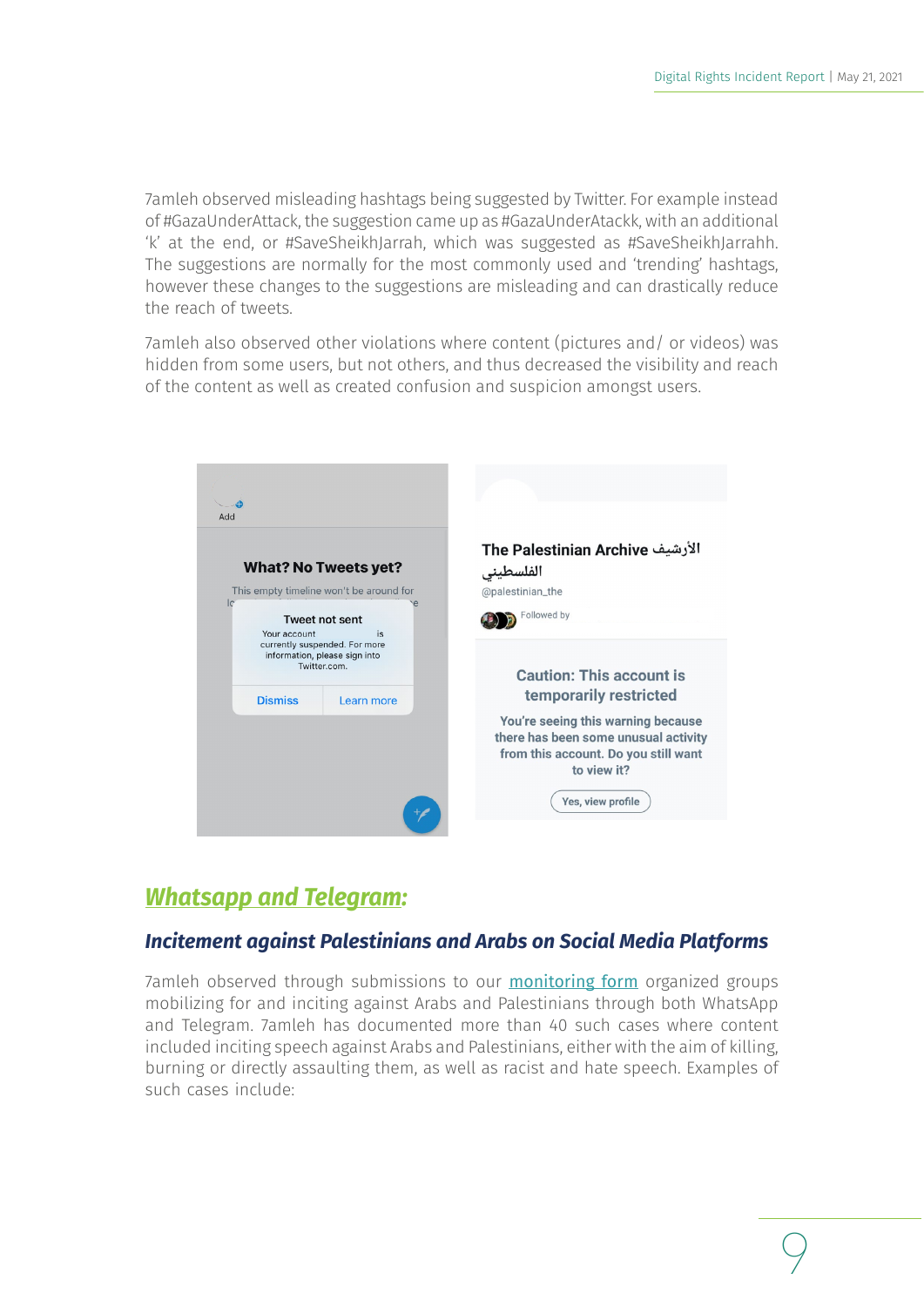### **• Incitement and hate speech**

We need to arrange a holocaust for Arabs, exterminate them, murder their children who will grow up and become terrorists, neuter their women, sterilize their men, bomb their homes, send them to incinerators, shoot them in the head and dump their bodies in the street. everyone who is an Arab need to fuck off to Gaza, death to Arabs you sluts I hate you, I hope you die like insects after extermination I hate you all! All jews should come out to the streets to murder them, rape them, beat them up, and what the army and the police won't do we will, even if it costs our freedom and lives. Death to Arabs.

#### **• Racist speech**

Wait and we will send you to hell, you piece of shit, soon you will starve. You zero and all those like you I will pee on your blood.



7amleh's monitoring showed that these groups are not solely used to call for incitement to violence, but are used to mobilize for and organize attacks on Palestinians in some cities such as Haifa, Acre, Jaffa, and Lyyd. 7amleh has documented cases of organizing attacks on Palestinian through these groups, with group members often [sharing pictures of the victims of their attacks](https://www.nytimes.com/2021/05/19/technology/israeli-clashes-pro-violence-groups-whatsapp.html?smid=url-share) to encourage others to do similar attacks.

7amleh was successful in reporting part of this inciting and racist speech as well as hate speech to civil society and social media companies and succeeded in having some removed. Nevertheless, similar content still exists on networks, especially as social media companies do not proactively monitor hate speech and incitement

## 10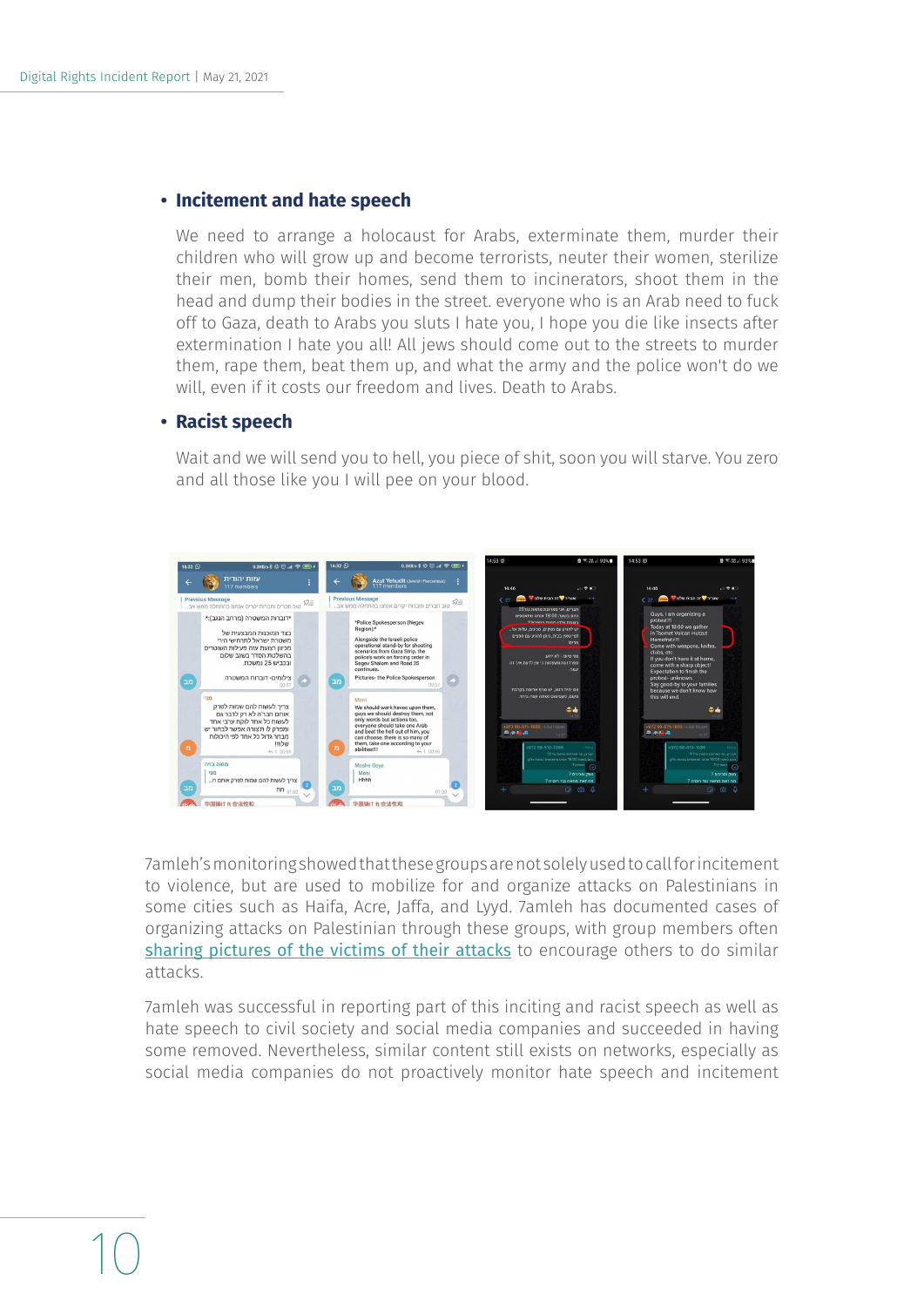directed towards Palestinians sufficiently. This problem is further exasterbated by the fact that social media companies continue to overmoderate Palestinian political speech, content to a similar degree as Palestinian content.

7amleh highlights that there is a huge disparity in the intensity of social media companies monitoring and censorship of Palestinian content, which often documents human rights violations they are exposed to at the hands of Israeli forces, settlers or civilians; and the insufficient monitoring of racism, incitement, and hate speech against Arabs and Palestinians posted in Hebrew on the same platforms. 7amleh's annual report ["The Index of Racism and Incitement" for the year 2020](https://7amleh.org/2021/03/08/racism-and-incitement-index-2020-the-increase-in-racism-and-incitement-against-palestinians-and-arabs-during-the-pandemic) showed that 1 in every 10 publications about Arabs and Palestinians in Hebrew contained violence, and violent discourse against Arabs and Palestinians. This was an increase of 16% in comparison to 2019.

### *"Israeli surveillance, tracking and threats"*

On March 11, Israeli intelligence sent text messages to the [worshipers at the Al-Aqsa](https://twitter.com/m7mdkurd/status/1391888694169247744) Mosque informing them that they had been "classified as participants in violence in the Al-Aqsa Mosque, and accordingly, Israeli intelligence will hold them accountable." This message was a result of the Israeli intelligence's use of GPS tracking which determined the geographical location of these worshippers. [The Israeli intelligence](https://twitter.com/m7mdkurd/status/1393291797162508293) also contacted Palestinians and threatened them with arrest and trial in case they did not remove their documents and posts on social media platforms regarding the Israeli police violence against them.

### *YouTube ads promoting the Israeli aggression on the Gaza Strip*

The Israeli Ministry of Strategic Affairs promoted a video clip on YouTube that aims to justify the violent aggression launched by the occupation authorities on the Gaza Strip. The advertisement shows the last footage of missiles launched from the Gaza Strip and exploding in Israel, and a message appears through this clip informing viewers that "Israel will protect its citizens from Hamas terror." This ad was published against the backdrop of Israeli authorities' repeated justifications of their killing civilians in the Gaza Strip, including children, as 'self-defense'. The video reached [approximately 1.2 million views within five days](https://www.vice.com/en/article/epnx3p/youtube-removes-israeli-government-ad-gaza), before it was finally removed by YouTube.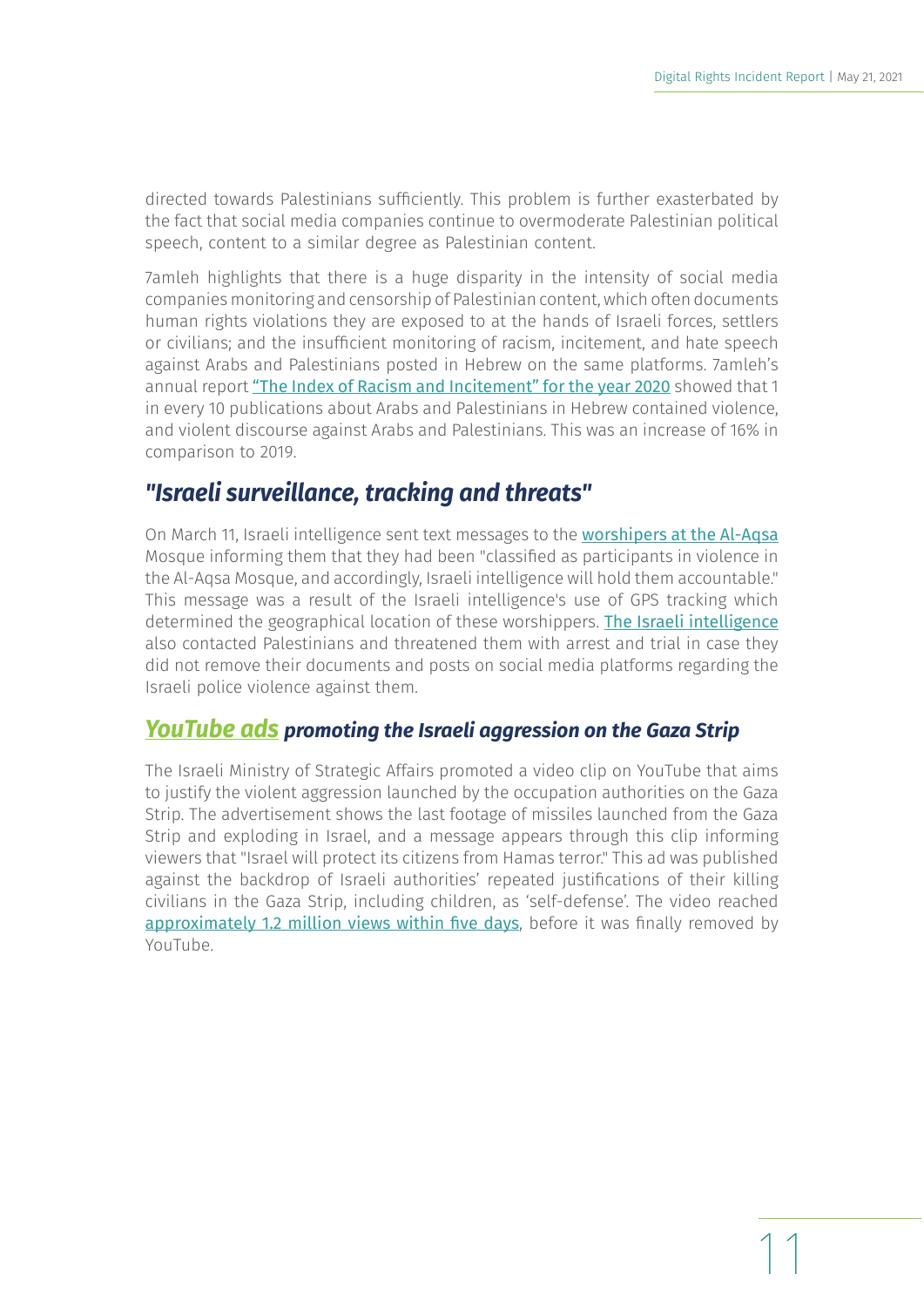### *Google Maps*

In 2018 7amleh published the research "Mapping Segregation - Google Maps and [Human Rights of Palestinians"](https://7amleh.org/2018/09/18/google-maps-endangering-palestinian-human-rights), illustrating how Google Maps' mapping in regards to the occupied Palestinian territories supports forming public opinion in the interest of the Israeli government, while contradicting Google's commitment to international human rights frameworks.

During Israel's current aggression on the Gaza Strip, the Gaza Strip [appears hazy and](https://www.bbc.com/news/57102499)  [in low resolution](https://www.bbc.com/news/57102499) on Google Maps. Google claims that it's goal is to "keep densely populated places updated regularly", but nevertheless, the Gaza Strip, one of the most densely populated areas of the world, was unclear. The low resolution and outdated maps are impeding human rights groups ability to document the destruction by Israeli bombing and destruction of agricultural lands, and thus the documentation of human rights violations.

### *Venmo*

Venmo is reportedly **[blocking donations to Palestinian orgs](https://www.businessinsider.com/venmo-blocking-palestine-relief-payments-us-treasury-sanctions-rules-2021-5?r=US&IR=T)** carrying out vital relief work in aid of Palestinians. This includes the Palestinian Relief Fund and Palestinian Relief Society. However, approved organizations such as Palestine Children's Relief Fund and in fact, organizations simply containing the word "Palestine" are being blocked from receiving donations.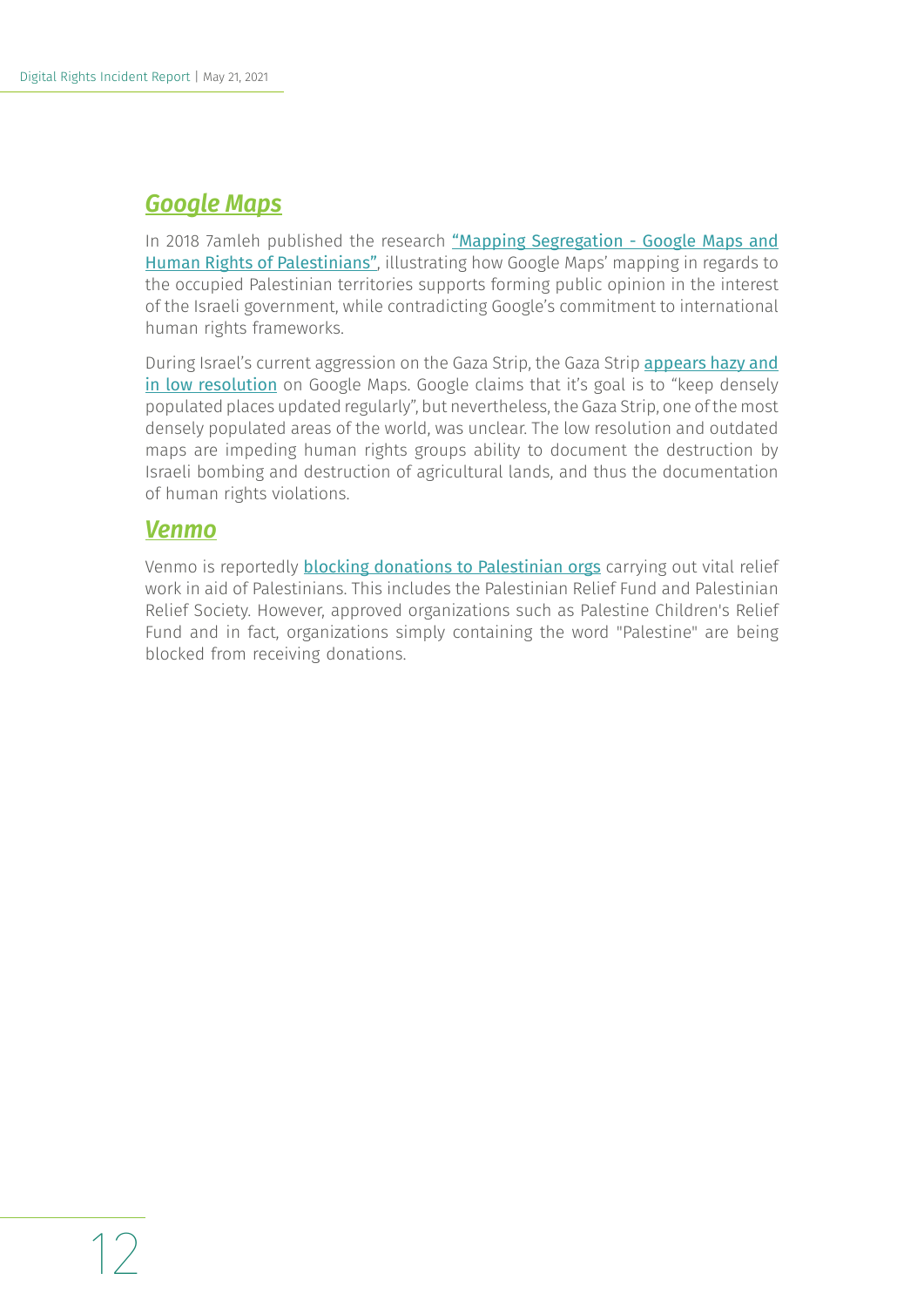### *International Law Analysis*

The International Covenant on Civil and Political Rights (ICCPR) states, "Every human being has the inherent right to life. This right shall be protected by law. No one shall [be arbitrarily deprived of his life](https://www.ohchr.org/en/professionalinterest/pages/ccpr.aspx)". Specifically, Article 26 states, "All persons are equal before the law and are entitled without any discrimination to the equal protection of the law." Article 19, the right to freedom of opinion and expression, is enshrined in a number of international and regional human rights instruments and as a state party to the ICCPR, Israel is obligated to protect the "freedom to seek, receive and [impart information and ideas of all kinds](https://www.ohchr.org/en/professionalinterest/pages/ccpr.aspx)." Furthermore, Article 20 of the ICCPR, often described as being "[among the strongest condemnations of hate speech](https://www.ohchr.org/Documents/Issues/Expression/ICCPR/Vienna/CRP5Ghanea.pdf)", because it prohibits by law any propaganda for war, as well as any advocacy of national, racial or religious hatred that constitutes incitement to discrimination, hostility or violence. Israel as a state party to the ICCPR, is violating Palestinians fundamental human rights, and blatantly neglecting their responsibilities. Their blatant censorship and racially discriminatory policies, which are aimed at silencing Palestinian content, experiences, and voices are a direct violation of Palestinians' fundamental human rights, as well as a mechanism of allowing for the incitment of violence, as a result of not monitoring and holding accountable extremist Israeli calls to commit violent acts against Palestinians.

The International Convention on the Elimination of All Forms of Racial Discrimination (ICERD) commits its members to the elimination of racial discrimination and the [promotion of understanding among all races](https://www.refworld.org/docid/3ae6b3940.html). The Convention also requires its parties to **[outlaw hate speech and criminalize membership in racist organizations](https://www.refworld.org/docid/3ae6b3940.html)**. Israel ratified ICERD in 1966, while placing a reservation on Article 22 of the Convention that allows disputes between State Bodies to be referred to the International Court of Justice. Israel's compliance with ICERD is reviewed regularly by the Committee on the Elimination of Discrimination, and in December of 2019, the Committee regonized the issues of security and stability, however affirmed that Israel, as the state party, needs to conform with the prinicipals of the convention. Specifically, stating that, "measures taken are proportionate, do not discriminate in purpose or in effect against Palestinian citizens of Israel, Palestinians in the Occupied Palestinian Territory; and that they are implemented with full respect for human rights as well as relevant principles of [international humanitarian law](https://tbinternet.ohchr.org/Treaties/CERD/Shared Documents/ISR/INT_CERD_COC_ISR_40809_E.pdf)."

When considering the obligations of the State Party to ICERD, it is important to also recognize Article 4, which requires, "States Parties condemn all propaganda and all organizations which are based on ideas or theories of superiority of one race or group of persons of one colour or ethnic origin, or which attempt to justify or promote racial hatred and discrimination in any form, and undertake to adopt immediate and positive measures designed to eradicate all incitement to, or acts of, such discrimination and, to this end, with due regard to the principles embodied in the Universal Declaration of Human Rights and the rights expressly set forth in **[article 5 of this Convention](https://www.refworld.org/docid/3ae6b3940.html)**." Such acts of discrimination and promotion of hate speech are offences punishable by law.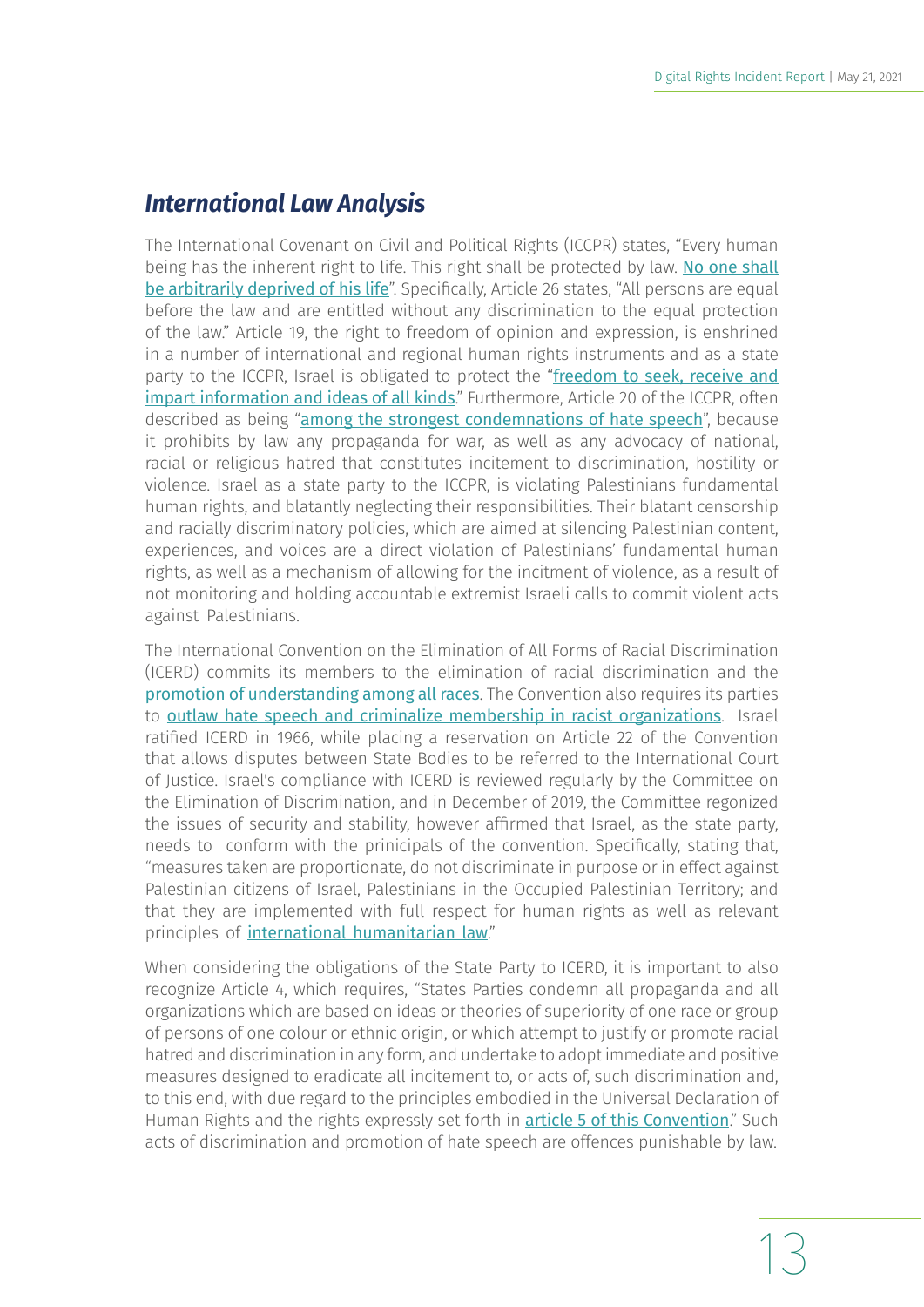### *Recommendations*

### *Third Party States*

- Third party states must pressure the Israeli government and social media companies to uphold human rights -- particularly the right to freedom of expression and the right to life and privacy of a person -- and to end discrimination against Palestinians.
- Third party states should stop funding states, companies and research institutions that are developing surveillance technologies and apparatuses that violate the human rights of Palestinians.

### *Companies*

- Companies should do a human rights impact assessment that includes the impact of Israel on Palestinians in Israel and the occupied Palestinian territory, and ensure that their policies and practices do not further the negative impacts of Israeli policies and practices on Palestinians.
- Companies must adapt global policies to take into account that Israel is illegally occupying the Palestinian territory and, as many human rights organizations have analysed, an apartheid state, which is extending to the Palestinian digital space.
- Increase investment in Hebrew content moderation and atomization, and work with civil society to create a lexicon of hate speech, incitement and racist terms in Hebrew that harm Palestinians.
- Companies need to provide transparency on voluntary takedown requests and add information to transparency reports about the volume and the content of those requests, as well as locations of users reported by government authorities to ensure that social media companies to not support Israel in extending its law to the occupied Palestinianterritory, which is a violation of international laws and norms.
- Companies must stop the spread of disinformation by hiring fact checkers that will look at Israeli and Palestinian content and have a human rights understanding of the context.
- Disinformation being spread by Israeli government, politicians and government organized non-governmental organizations must be removed from the platforms.
- Companies should not allow advertising that supports violence and furthers violations of human rights, including illegal settlements in the occupied Palestinian territory.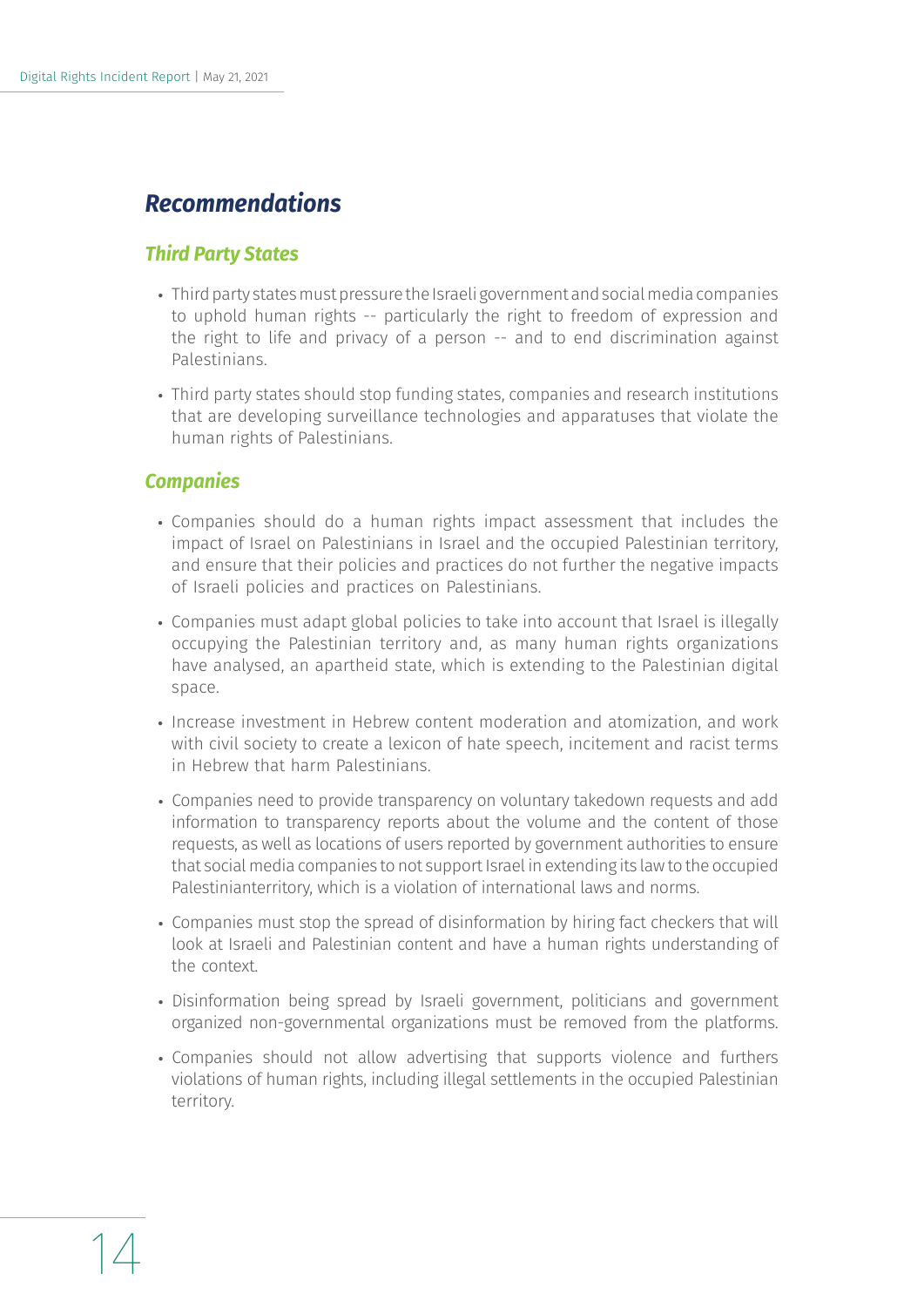15

- Financial services companies should not take wholesale decisions restricting the Palestinians' right to access financial services without a proper assessment of factual risks. Companies should implement transparent policies and provide remedies when financial accounts are wrongfully closed or blocked."
- Companies must not deny people access to geo-spacial information needed to respond to humanitarian crises. They must also be designed to reflect international laws and norms, and not perpetuate the narrative of occupying states.
- Companies must work to respond to letters and reports from trusted civil society organizations and partners with sufficient content and in a timely manner.

### *International and Local Civil Society*

- Inform the public of their rights and raise their awareness with tools to protect themselves.
- Amplify the voices of Palestinian human rights organizations and advocates.
- Intensify efforts to document and report the violations of Palestinian digital rights on the internet and report the violations by submitting reports to independent monitoring mechanisms and social media companies.
- Support legal action and apply pressure on companies and governments to ensure the protection of and respect for human rights and humanitarian law.